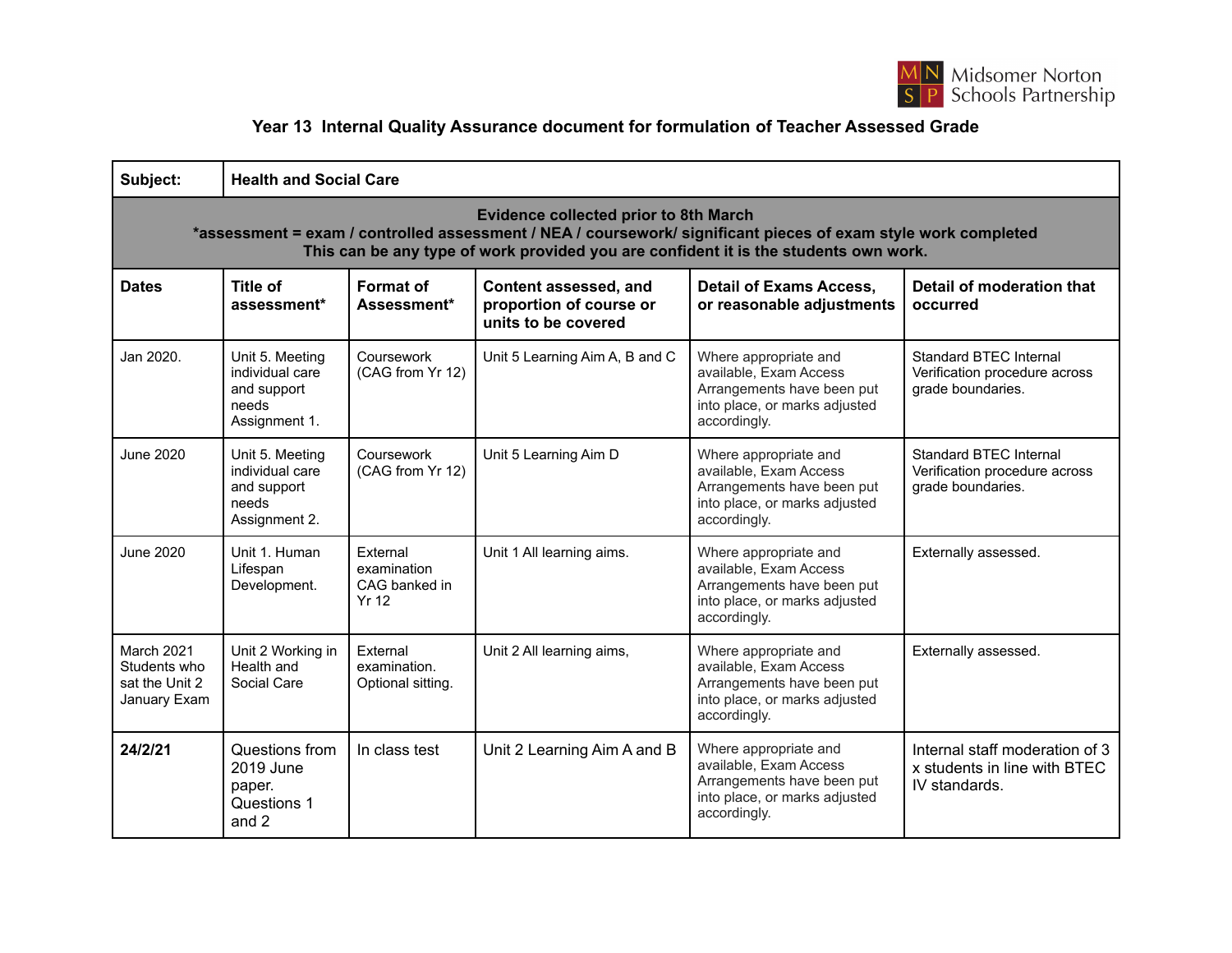

| Feb 2021.                                                                                                                                                   | <b>Unit 11.</b><br>Psychological<br>Perspectives.<br>Assignment 1  | Coursework                      | Unit 11. Learning Aim A and<br><b>B.</b>      | Where appropriate and<br>available, Exam Access<br>Arrangements have been put<br>into place, or marks adjusted<br>accordingly.                                                                                                                                                                                                                                                    | Standard BTEC IV and<br>external standards<br>verification procedure.                                                                                                                     |  |  |  |  |
|-------------------------------------------------------------------------------------------------------------------------------------------------------------|--------------------------------------------------------------------|---------------------------------|-----------------------------------------------|-----------------------------------------------------------------------------------------------------------------------------------------------------------------------------------------------------------------------------------------------------------------------------------------------------------------------------------------------------------------------------------|-------------------------------------------------------------------------------------------------------------------------------------------------------------------------------------------|--|--|--|--|
|                                                                                                                                                             |                                                                    |                                 |                                               |                                                                                                                                                                                                                                                                                                                                                                                   |                                                                                                                                                                                           |  |  |  |  |
| <b>Evidence collected after 8th March</b><br>*assessment = exam / controlled assessment / NEA / coursework/ significant pieces of exam style work completed |                                                                    |                                 |                                               |                                                                                                                                                                                                                                                                                                                                                                                   |                                                                                                                                                                                           |  |  |  |  |
| <b>Dates</b>                                                                                                                                                | <b>Title of</b><br>assessment*                                     | <b>Format of</b><br>Assessment* | Content assessed, and<br>proportion of course | <b>Detail of Exams Access,</b><br>or reasonable adjustments                                                                                                                                                                                                                                                                                                                       | <b>Detail of moderation that</b><br>occurred                                                                                                                                              |  |  |  |  |
| <b>April 2021.</b>                                                                                                                                          | <b>Unit 11.</b><br>Psychological<br>Perspectives.<br>Assignment 2. | Coursework                      | Unit 11. Learning Aim C.                      | All Exam Access Arrangements<br>have been put in place, suitable<br>for the task: extra time is built<br>into assessments; word<br>processors are provided<br>in-class; readers and prompts<br>are provided by the class<br>teacher; students who require<br>scribes are supported. Any<br>Exam Access unable to be<br>covered has been noted, and<br>marks adjusted accordingly. | Standard BTEC IV and<br>external standards<br>verification procedure.<br>Standards verification will<br>take place across grades<br>where possible /<br>appropriate.                      |  |  |  |  |
| 22/3/21                                                                                                                                                     | Questions from<br>June 2019<br>paper.<br>Questions 3<br>and 4      | In class test                   | Unit 2 Learning Aim C and D                   | All Exam Access Arrangements<br>have been put in place, suitable<br>for the task: extra time is built<br>into assessments; word<br>processors are provided<br>in-class; readers and prompts<br>are provided by the class<br>teacher; students who require<br>scribes are supported. Any<br>Exam Access unable to be<br>covered has been noted, and<br>marks adjusted accordingly. | Internal staff moderation of 3<br>x students in line with BTEC<br>IV standards verification<br>process. SV will take place<br>across grade boundaries<br>where possible /<br>appropriate. |  |  |  |  |
| 26/4/21                                                                                                                                                     | Questions 1<br>and 2 from                                          | In class test                   | Unit 2 Learning Aim A and B                   | All Exam Access Arrangements<br>have been put in place, suitable                                                                                                                                                                                                                                                                                                                  | Internal staff moderation of 3<br>x students in line with BTEC                                                                                                                            |  |  |  |  |